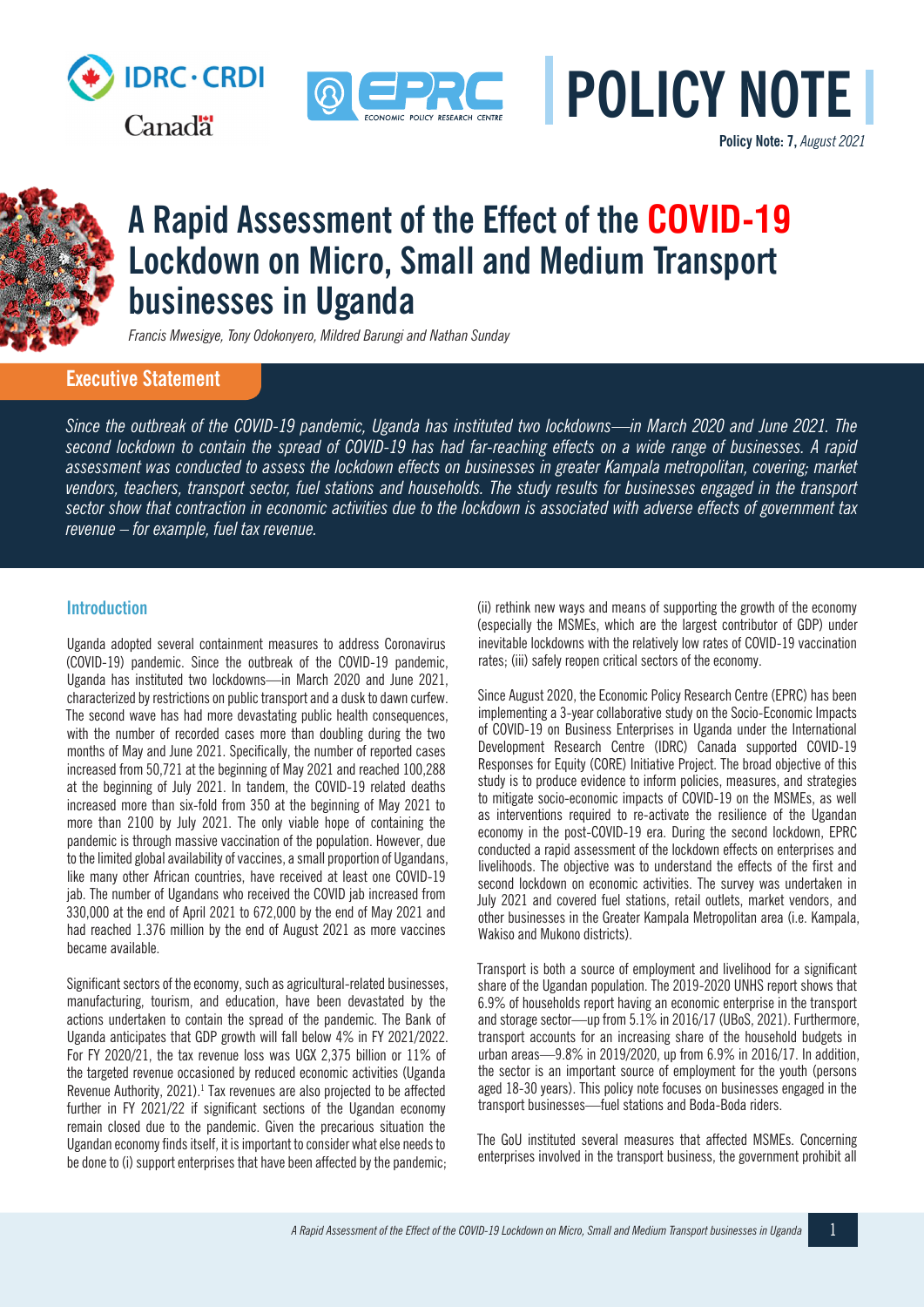**POLICY NOTE POLICY NOTE POLICY ASSESS** 

movements of private cars. All public passenger vehicles (i.e. taxis, buses etc.) were suspended. Only lorries, trucks, pick-ups and other delivery goods vehicles were allowed to continue to operate but restricted to only the persons carried. During the first lockdown, delivery vehicles were limited to only three persons, and during the second lockdown, the number of permitted persons was reduced to two. Boda-Bodas were allowed to carry and deliver goods without passengers. Furthermore, they had a shorter operation timeline as their curfew started at 5:00 pm compared to 7:00 pm for the wider public.

# **Approach used in the rapid assessment**

Ten communities/Local Council 1(LC1) in which major markets in Kampala Metropolitan are located were selected for the rapid assessment survey. In Kampala district, four divisions were selected, namely Kawempe, Lubaga, Central Division, and Nakawa. In Mukono and Wakiso three (3) communities—where the largest markets are located—were selected. Accordingly, a total of 51 respondents (03 females and 48 males) were interviewed using a semi-structured questionnaire. Data was collected through face-to-face interviews with boda-boda riders, special hire (truck) operators and fuel attendants and managers. During the rapid community survey, the research team used the LC system to trace taxi and special hire drivers within their respective communities.<sup>2</sup> Both quantitative and qualitative data was captured and used in reporting findings in this policy note. For example, we conducted a simulation of the potential fuel tax revenue implication of the second lockdown, based on changes in day and night shift fuel volumes and the current fuel tax regime parameter of UGX 100 per litre of fuel.

| Table 1                                                                                                                                               | Sample sizes by category of survey respondents |              |     |                |
|-------------------------------------------------------------------------------------------------------------------------------------------------------|------------------------------------------------|--------------|-----|----------------|
|                                                                                                                                                       |                                                | Sample sizes |     |                |
| <b>Category of respondent</b>                                                                                                                         |                                                | Total        | Men | Women          |
| Operators of fuel and gas stations<br>(5 managers & other staff)                                                                                      |                                                | 10           | 07  | 0 <sub>3</sub> |
| Transport operators<br>(20 boda-boda riders; 11 truck drivers;<br>4 special hire drivers; 3 Taxi drivers; 2<br>Tukutuku riders; and a pick-up driver) |                                                | 41           | 41  | 00             |
| All respondents                                                                                                                                       |                                                | 51           |     | Ω3             |

# **Lockdown effects on transport operators**

*Individuals in the transport sector experienced a much severe income shock as a result of COVID-19 lockdown.* Whereas the bodabodas were allowed to carry cargo, the riders indicated that the restrictions in public transport resulted in a decline in both traders and customers as most people buy food items from nearby markets where they can walk, thus a decline in incomes. Furthermore, the number of orders one gets depends on the networks and relationship with traders since they (traders) tend to use the ones (riders) they trust. Some customers send their bodabodas directly to come to pick their goods. Furthermore, there has been an increase in boda-bodas on the markets precincts since all the other stages do not have customers. Worse still, the customers are also willing to offer less money since they are also not working. The situation is even worse for taxi operators who completely stopped operations. As shown in Table

2, the average daily incomes for boda-bodas reduced by two-thirds, while that for special hire and taxi drivers reduced by 69 percent and 90 percent, respectively.

| Table 2      | <b>Average daily earnings of transport operators</b> |                                     |                         |  |
|--------------|------------------------------------------------------|-------------------------------------|-------------------------|--|
|              | Before the<br>lockdown (UGX)                         | During the second<br>lockdown (UGX) | Percentage<br>reduction |  |
| Boda boda    | 36,000                                               | 11,900                              | 66.9                    |  |
| Special hire | 120,000                                              | 37,000                              | 69.2                    |  |
| Tax drivers  | 30,000                                               | 3,000                               | 90.0                    |  |

\*Note: Monetary values are rounded to hundreds Source: Survey data, July 2021.

*Due to income shocks, transport operators are experiencing challenges meeting their bills (such as rent), servicing loans, and accessing food items.* Those who had accumulated savings have depleted them to maintain their motorcycles and purchase food items at home. In addition, boda-boda riders who were servicing bank loans or had acquired motorcycles on loan cannot make payments, yet interest is accumulating. Some of them have contracted more debts to pay bills. Those who were contributing to saving groups are unable to meet their obligations.

*["Government instituted lockdown with good intentions of curtailing the spread of COVID-19 but did not have any plan for people like us who were completely stopped from working. Some of us did not have any secondary source of income and had not accumulated any savings since we were still recovering from the first lockdown. In fact am worried whether I will resume working since the boss may sell the car like many others are doing'' -KII with taxi driver, July 2021].*

*[''The lockdown got me when I had just acquired the motorcycle on loan. I deposited all my savings with the seller. Currently am unable to make installment payments as per the agreement. But I discussed with the seller and he accepted to extend the payment period" -KII with boda-boda rider, July 2021].*

*[''During this lockdown, I ran shot of money to cater for my family. I discussed with my wife and we brainstormed on what to do. Since we had two mattresses, we decided to use the bed and one mattress as collateral to acquire a loan from my friend to buy food items and pay rent'' -KII with boda-boda rider, July 2021].*

*Inability to get food from villages and monitor projects in the villages.* Unlike the first lockdown, the second lockdown came with a ban on inter-district travel, making it difficult for some boda-bodas to (i) get food from the villages; and (ii) monitor the small projects they were implementing in the villages to complement their income.

 *I had a poultry project at home in Katende, Mpigi district where my wife stays. I stay in Bulenga and used to go and check on the project and take feeds every weekend. When they banned inter-district travels, I could not take feeds and other inputs, also monitor the project. Even if they can buy the inputs from there, my wife cannot properly manage the project. Currently I am told some have died" -KII with boda boda rider, July 2021.*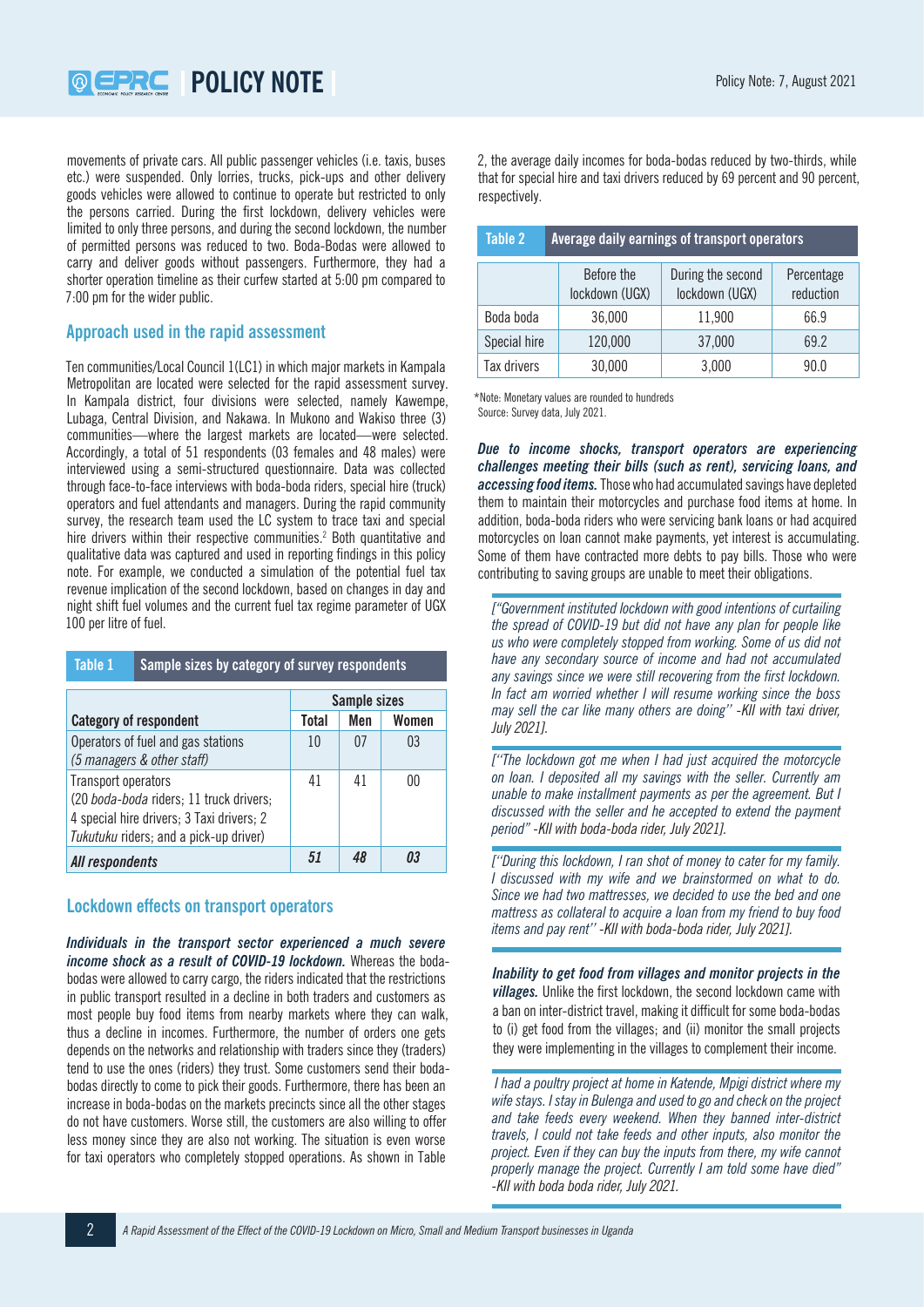**POLICY NOTE POLICY NOTE POLICY ALGO POLICY NOTE** 

*"Some boba-boda riders get orders late (close to 5:00pm) and because they want the money, they decide to risk and take up the orders. However, they end up being caught by curfew. Remember curfew for boda-bodas is 5:00pm and yet it is 7:00pm for others" – KII with Boda-boda rider, July 2021.*

**Issues with security and curfew:** Security officers harass the boda-boda riders when they have no cargo yet they can be coming to pick orders from the market. In addition, the moment it reaches 5 pm, security officers start arresting them even when they are going home. They ask for money to release their motorcycles.

# **Coping strategies by transport operators**

*Most of the coping strategies adopted by transport operators, mainly boda-boda riders and taxi drivers, are associated with adverse welfare implications.* On the one hand, there was a depletion of assets. As a way of surviving, boda-boda riders and taxi drivers whose daily income has greatly diminished have resorted to selling household assets (such as electronics - TVs and Hoofers, beds, tables etc.) to survive. On the other hand, there are nutrition and food insecurity concerns. Due to a decline in income, most families have reduced both the amount of food eaten and the frequency of meals. They have switched to cheaper food items - mainly posho and beans.

*"In the first lockdown, I sold my 6x6 bed. This time, when the second lockdown was announced, I immediately ordered for selling of my goats in the village and I stocked food items. Along the way, I have also sold my TV and a Table" -KII with Boda-boda rider, July 2021.*

*"When the first lockdown was instituted, I used the savings I had to start a piggery project. By the time of the second lockdown, the project was doing fairly well and enabling me to survive. I plan to expand this project after the current lockdown" -KII with boda-boda rider, July 2021.*

*"When the lockdown was instituted, I tried to switch to selling mukene using my motorcycle but later I realized that it would only be profitable if I was able to get the Mukene from the landing site myself, but existing restrictions could not allow that. I therefore abandoned the business and opted for selling some perishable food stuff as I wait for orders, but this also not moving well due to low demand" -KII with boda-boda rider, July 2021.*

*Nonetheless, some transport operators who had accumulated some savings have switched to other businesses.* Some boda-boda riders diversified into other sources of livelihood such as livestock projects, businesses, especially market stalls selling food items, bricklaying etc. However, some of these businesses are on a very small scale, some of which are still struggling. For instance, selected boda-boda riders indicated that;

# **Lessons learnt and plans**

*The lockdown has enabled transport operators to realize the importance of saving and diversification of income sources.* Both taxi drivers and boda-bodas agree that diversification of income sources is critical for their survival in income shocks in the transport sector. In this regard, most of them plan to establish alternative sources of livelihood immediately after the lockdown, such as small businesses dealing in food items and engaging in commercial agriculture since these are never closed. Specifically, KII indicated that;

*"After the lockdown, if I happen to get back the taxi I was driving (there is a possibility of not getting it back because the boss may sell it), I will save for three months and then start a small business to be managed by my wife and I continue driving"-KII with taxi driver, July 2021.*

*"After the lockdown, I will open up a garage for motorcycles since I had already learnt how to repair motorcycles before the lockdown" -KII with taxi driver, July 2021.*

**Taxi drivers and boda-bodas also acknowledged the importance of saving.** Accordingly, some indicated that they would join Saving and Credit Cooperatives (SACCOs) or saving groups when the lockdown is eventually lifted to accumulate capital for investing in alternative sources of livelihood and deal with unforeseen eventualities. Minimizing wasteful expenditure will enable them to accumulate some savings. In this regard, they request the government to support their SACCOs and Saving Groups.

## **Effects of COVID-19 lockdowns on fuel stations**

*All fuel stations experienced a business slump.* Due to the COVID-19 induced lockdown, business is at its lowest point in fuel stations. Station turnover and profitability are at the weakest points, and this is leading to shrinking liquidity. Most stations reported that they had not refilled their fuel tanks since the second lockdown began, unlike before, when they used to refill about two to three times a week. The macroeconomic implication of slump is the reduced stations's ability to effectively pay tax (the potential tax revenue effects of the lockdown is discussed in the subsequent subsection of the policy note).

Table 3 illustrates that due to the lockdown, all fuel and gas stations are experiencing a sharp decline in key business performance areas such as; traffic volume at the fuel stations (decline of 71%), turnover (decline of 73%), fuel volume (decline of 64%), and demand (74% reduction). In addition, the fuel stations reported that losses are setting in. All the fuel and gas stations reported a decline in profitability. The profitability reduction ranges between 50% and 70%, depending on the station.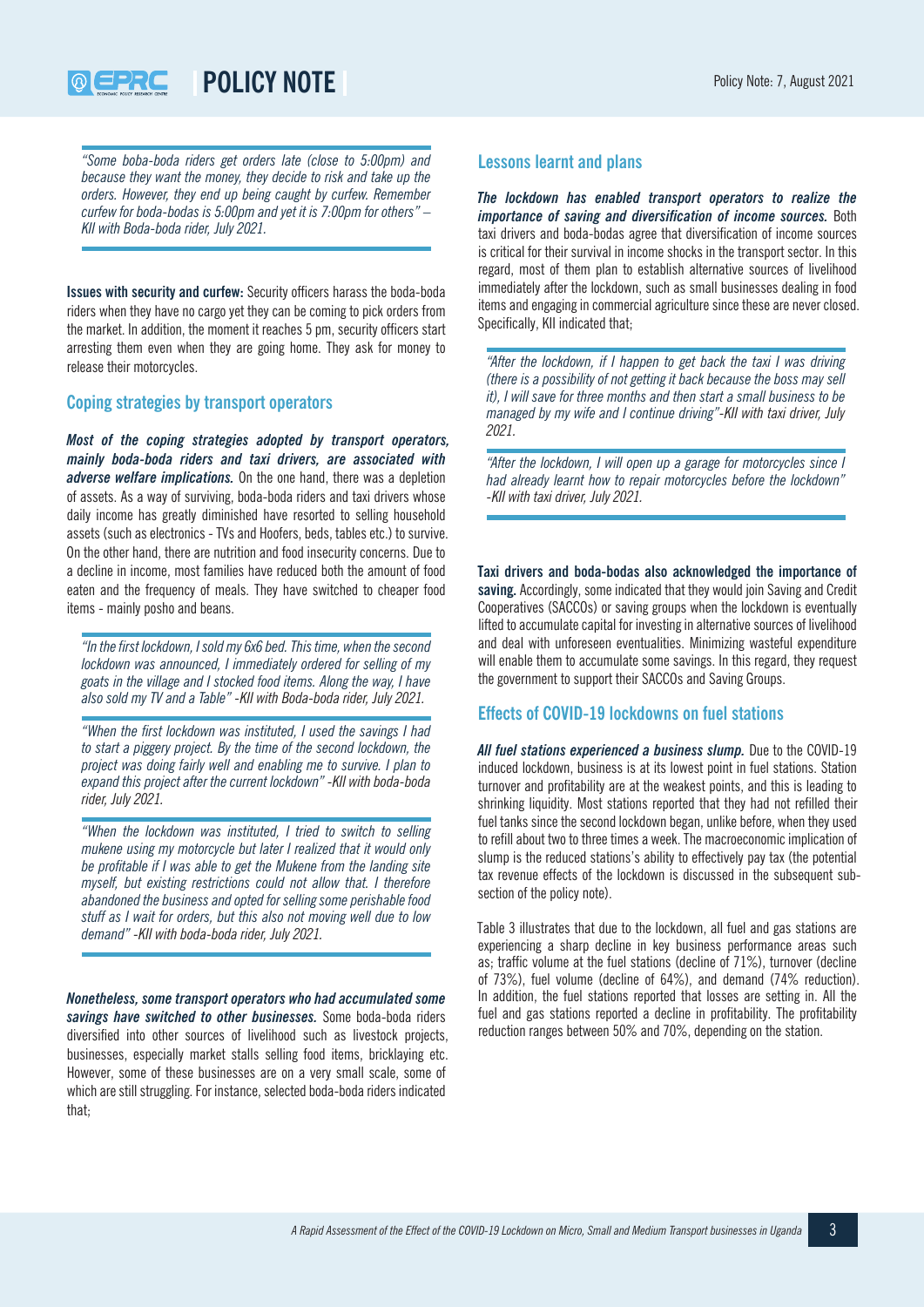| Table 3<br>Changes in fuel station business performance before<br>and during the second lockdown |                      |                         |      |      |
|--------------------------------------------------------------------------------------------------|----------------------|-------------------------|------|------|
| Parameter                                                                                        | <b>Fuel Stations</b> | Percentage decline, (%) |      |      |
|                                                                                                  | affected, %          | Average                 | Min. | Max. |
| Traffic volume decline                                                                           | 100                  | 71                      | 40   | 90   |
| Reduced fuel volume                                                                              |                      |                         |      |      |
| sold (litres)                                                                                    | 100                  | 64                      | 50   | 90   |
| Reduced turnover                                                                                 | 100                  | 73                      | 60   | 90   |
| Reduced demand                                                                                   | 100                  | 74                      | 60   | 90   |
| Profitability decline                                                                            | 100                  | 56                      | 50   | 70   |
| Reduced fuel supply                                                                              | 40                   | 29                      | 0    | 50   |

Source: Author's computation using data from a rapid survey of fuel & gas stations (July 2021)

#### *Employee lay-off and welfare*

Fuel stations reacted to the reduction in vehicle traffic by instituting several measures that directly impacted their employees. First, fuel stations reported implementing lay-offs. At least 70% of the fuel and gas stations surveyed reported laying off workers. The stations that did not layoff workers introduced the working in shifts—where employees worked for fewer hours with correspondingly less pay. For stations that didn't introduce shifts, some instituted salary cuts due to the reduced workload arising from a decline in traffic, client and sales volumes. The stations that introduced shifts as opposed to lay-offs reported relatively less severe impacts on employee welfare. Nonetheless, those that introduced working in shift (without laying-off) are big players in the industry (for example, stations operating under premium brands such as Shell and Total). Majority of the stations that laid-off workers are small stations without the backing of established brands.

**Beyond lay-offs, the lockdowns were associated with a significant reduction in pay for fuel-station employees.** Almost all employees have suffered salary cuts. The average decrease in salary is by 15%, and the cut in salary (for the stations that cut salary) ranges between 10% and 50% (Table 3). Furthermore, at least 70% of the surveyed stations reported instituting additional pay-related penalties, e.g. not paying employees who cannot make it to work due to travel and lockdown restrictions.

Close to 30% of employees have been laid-off due to the lockdown (Table 4). According to the Ministry of Energy and Mineral Development (2020), there are 1,030 licensed stations in Uganda, employing an estimated 14,000 workers before the lockdown. Due to the challenges presented by the lockdown, this reduced to an estimate of between 8,000 and 9,000 workers.

| Table 4 | Employment statistics in fuel and gas stations <b>\</b> |
|---------|---------------------------------------------------------|
|---------|---------------------------------------------------------|

| <b>Parameter</b>                 | <b>Statistics</b> |
|----------------------------------|-------------------|
| Average staffing before lockdown | 13                |
| Staffing before lockdown (min.)  | 5                 |
| Staffing before lockdown (max.)  | 24                |
| Average staffing during lockdown | 8                 |
| Staffing during lockdown (min.)  |                   |

| <b>Parameter</b>                                               | <b>Statistics</b> |
|----------------------------------------------------------------|-------------------|
| Staffing during lockdown (max.)                                | 21                |
| Employees laid-off, %                                          | 30                |
| Salary reduction, % (avg)                                      | 15.3              |
| Least salary reduction, %                                      | 10                |
| Highest salary reduction, %                                    | 50                |
| Stations not paying staff not in a position to report to work, |                   |
| ℅                                                              | 70                |
| Licensed petroleum retail outlets in Uganda                    | 1,030             |
| Potential (estimated) countrywide jobs in licensed stations    |                   |
| before lockdown, total                                         | 14,000            |
| Estimated countrywide employment in licensed stations          |                   |
| during the lockdown, total                                     | 8.240             |

Source: Author's computation using fuel & gas stations rapid survey data (July 2021) and Ministry of Energy & Mineral Dev't (2020).

**Possibility of business closure:** Information reported from some stations indicate that due to the lockdown crisis, some stations are expected to close (especially small-scale stations). Some of them will attempt to avoid or evade taxes due to the downturn, which will be problematic.

Other effects reported include extra operational costs due to the need to adhere to SOPs (masks, sanitizers, hand washing, etc.); high transport cost (cost of transportation has on average doubled); increased risk of contracting the virus by workers due to money (cash) handling; and on a positive note - increased hygiene level at fuel stations, majorly driven by the need to adhere to SOPs.

*The negative effect of the new tax*: As part of the FY 2021-2022 Budget, the Parliament approved an increase in the excise duty of petroleum products by UGX 100 per litre. The implementation of the new tax started on 1<sup>st</sup> July 2021, about 2 weeks after the commencement of the second lockdown. The survey team asked fuel dealers the likely impact of the new tax, if any, given other disruptions. It was reported that the tax was introduced at a "wrong time" – i.e., during a pandemic or lockdown, when businesses are experiencing a downturn. The tax has led to an increase in fuel prices, and this is negatively affecting demand. It was noted that higher taxes on fuel affects all value chains of businesses, given the indirect impact on transport costs.

## **What drove the variation in turnover?**

**They were reduced traffic volume due to vehicle and boda-boda movement restrictions and locking of private vehicle owners.** As shown in Figure 1, the main clients for the fuel stations interviewed are the general public (mainly private vehicles) and boda-boda cyclists. However, these two categories of clients were among the most affected by the lockdownrelated travel restrictions. This implied that the fuel stations experienced a sharp drop in demand as the usual clients vanished. Furthermore, the restricted duration of operations also affected turnover. The fuel stations that worked actively up to 9:00 pm before the lockdown had to curtain halt operations before 7:00 pm to fit within the curfew guidelines.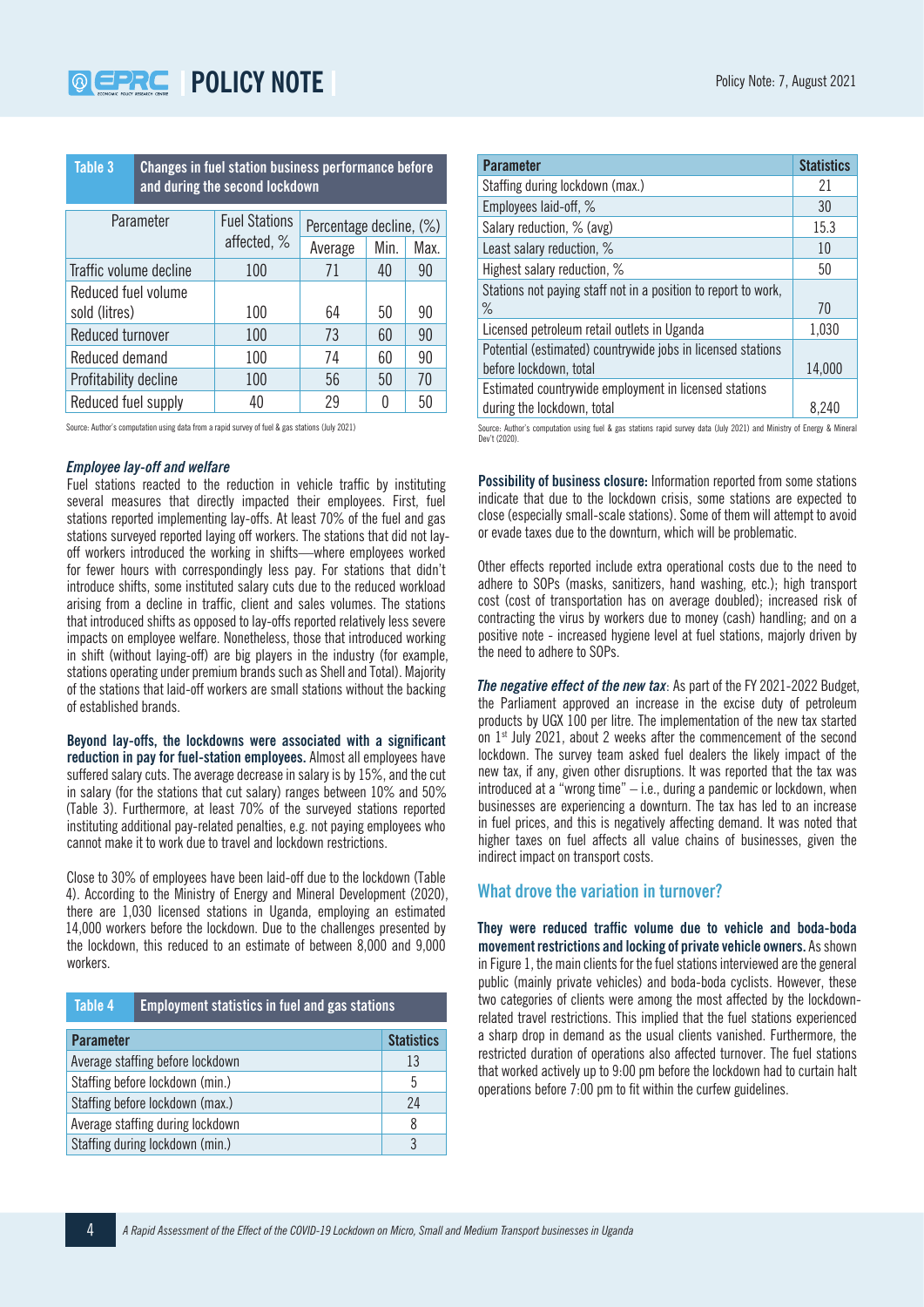

Source: Author's computation using data from a rapid survey of fuel & gas stations (July 2021)

*There is a possible effect of lockdown on tax revenue generated from fuel.* When conducting the rapid assessment in July 2021, most fuel stations were selling products sourced before the lockdown, given the logistical lag in delivering petroleum products. Nonetheless, the team estimated a back-of-the-envelop cost of lockdown to the government through reduced taxation of petroleum products. The estimate shows that the potential fuel tax revenue loss was to the tune of about UGX 42 billion, only within the lockdown period (June and July 2021) – Table 5. This is only from licensed fuel and gas stations. The loss is potentially higher than this estimated figure because significant fuel is sold elsewhere, outside licensed fuel and gas station settings. However, it should also be noted that actual revenue is possibly a little lower than the estimate due to significant non-compliance (cheating, adulteration, etc., by some fuel stations) and seasonality.

| Table 5 | <b>Fuel tax revenue implication of the lockdown</b> |
|---------|-----------------------------------------------------|
|---------|-----------------------------------------------------|

| Parameter                                                                       | Value          |
|---------------------------------------------------------------------------------|----------------|
| Fuel volume before lockdown - day shift daily                                   | 3,500          |
| average (Liters)                                                                |                |
| Fuel volume – month (day shift)                                                 | 105,000        |
| Licensed fuel stations                                                          | 1,030          |
| Fuel volume - month: licensed stations                                          | 108,150,000    |
| Fuel tax $@$ liter, UGX                                                         | 200            |
| Potential monthly tax revenue from licensed stations,<br>UGX                    | 21,630,000,000 |
| Potential two-month tax revenue from licensed<br>stations, UGX                  | 43,260,000,000 |
| Average fuel volume decline, %                                                  | 64             |
| Estimated tax revenue loss in lockdown period (2)<br>months $-$ day shift), UGX | 27,686,400,000 |
| Estimated revenue loss (day and night shift fuel<br>volumes) - lockdown, UGX    | 41,529,600,000 |

Source: Author's computation using fuel & gas stations rapid survey data (July 2021) and Ministry of Energy & Mineral Dev't (2020).

#### **Other challenges faced by fuel stations**

- **Fuel smuggling:** This is affecting formal fuel businesses which have to compete with the fuel smugglers. The smugglers don't pay taxes, so they distort market prices by selling fuel at lower prices.
- **Stagnant fuel margin**: As reported by fuels stations, fuel margin has been constant for decades, affecting business growth at the fuel station level.
- **Pandemic dilemma for fuel stations**

*We are in a serious dilemma because the lockdown can't allow people to move. However, our fuel business requires people to move. If people move, we have business, but the pandemic and the induced lockdown doesn't allow people to move freely.*

#### **Coping strategies**

- Cost minimization: This has been implemented through staff lay-off, the introduction of shifts, and salary reduction.
- Adherence to SOPs (wearing masks, hand sanitizing)

## **Potential Issues of concern if lockdowns are extended**

## **Issues of major concern in case the current lockdown is extended**

The fuel businesses expressed significant concerns about reduced demand if the lockdown was ever extended beyond the 42 days (results are presented in **Table 6**). Half of the fuel stations mentioned reduced demand as the first major concern in lockdown extension, and the rest (50%) expressed reduced demand as a third primary concern. The key consideration here is that demand is already subdued currently, and further lockdown will worsen it. Another major concern was reduced ability to pay the cost, expressed by a third of the fuel stations. Other issues of major concern for the fuel stations if the lockdown is extended include; business closure (especially for small fuel stations – 25%), loan repayment challenges (20%), reduced productivity, and reduced fuel supply (reported by 43% of the stations as a second major concern).

Reduced demand, which stands out as the most significant issue of concern, will have far-reaching effects regarding reduced turnover, adverse effects on employment, further tax revenue decline, and generally contraction in economic activities.

| <b>Table 6</b>                        | Major business concerns if the lockdown is extended |                         |                         |                         |
|---------------------------------------|-----------------------------------------------------|-------------------------|-------------------------|-------------------------|
|                                       |                                                     | 1st major<br>concern, % | 2nd major<br>concern, % | 3rd major<br>concern, % |
| <b>Business closure</b>               |                                                     | 25                      |                         |                         |
| Loan repayment                        |                                                     | 20                      | 20                      |                         |
| Reduced demand                        |                                                     | 50                      |                         | 50                      |
| Reduced productivity                  |                                                     | 11.11                   | 33.33                   | 11.11                   |
| Reduced ability to pay costs          |                                                     | 33.33                   | 33.33                   | 33.33                   |
| Reduced fuel supply to the<br>station |                                                     |                         | 42.86                   |                         |
| Reduced fuel import                   |                                                     |                         |                         |                         |

Source: Author's computation using data from a rapid survey of fuel & gas stations (July 2021)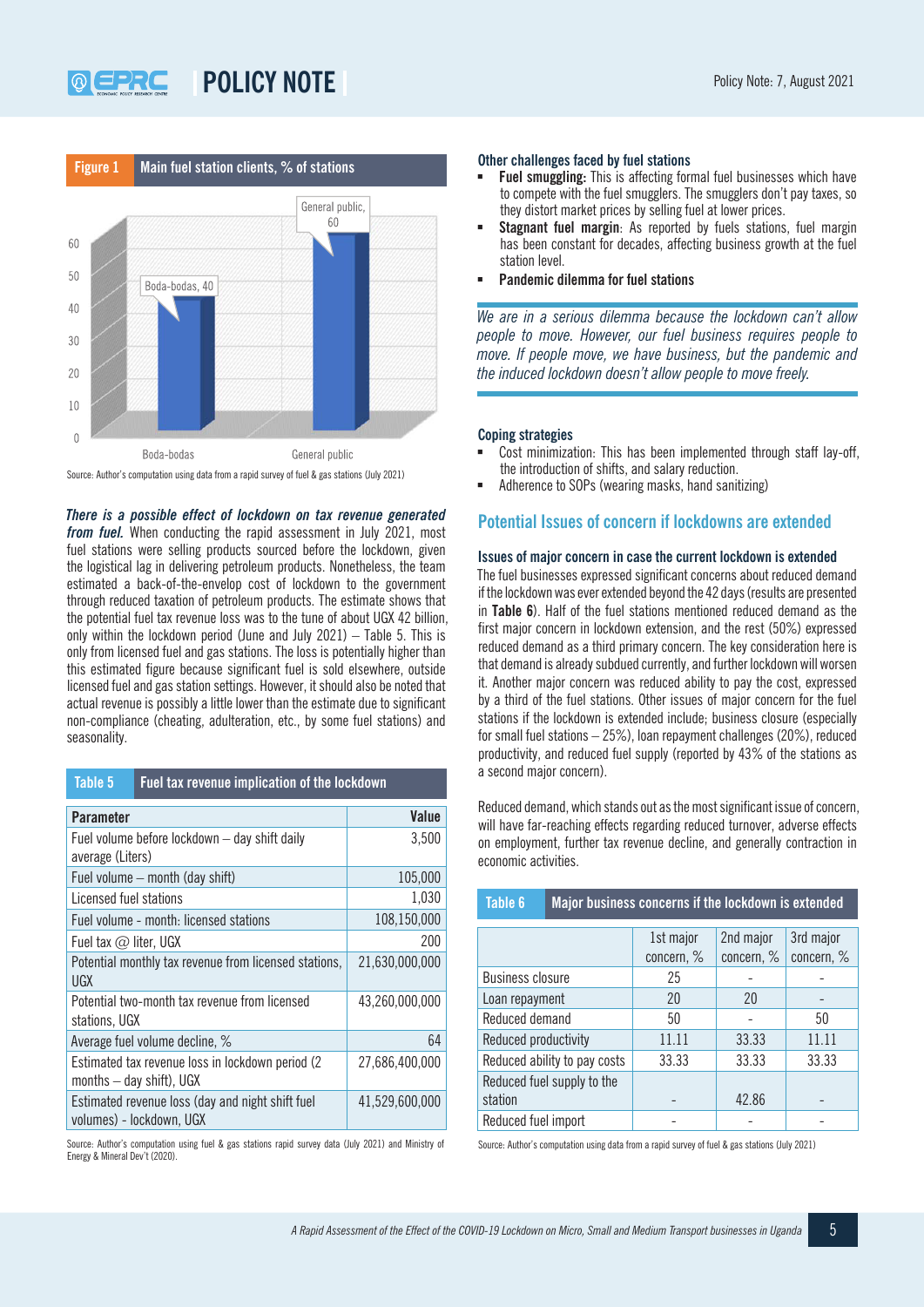# **Key lessons learnt from the lockdown**

As reported by the fuel station respondents, there is a need to conduct some business sections digitally, e.g., LPG (gas). However, it is observed that it is almost impossible to operate the main business line (fuel such as petrol and diesel) in a digital mode due to the flammable and dangerous nature of such energy. Also, there is fear of going digital due to cyber insecurity – several respondents reported that digital business suffers from potential fraudulent digital activities.

# **7. Recommendations**

- The government needs to work with chairpersons of different stages to establish a credible database for taxi drivers and Boda Boda riders. This can regularly be updated as new members come on board or exit the industry. This will make it easy for the government to reach these people in case of any assistance.
- Reduce landing cost of fuel, including tax. The new tax should have been introduced after the lockdown when businesses recover or normalize. It was suggested that the new fuel tax should be put on hold, particularly during the lockdown (i.e., there is a need for a tax holiday during the lockdown).
- Consider Fuel and Gas Station workers as "essential workers" since no activities can effectively be conducted in other sectors of the economy without efficient transport services (which require fuel).
- Improve fuel margin for fuel stations to foster business growth.